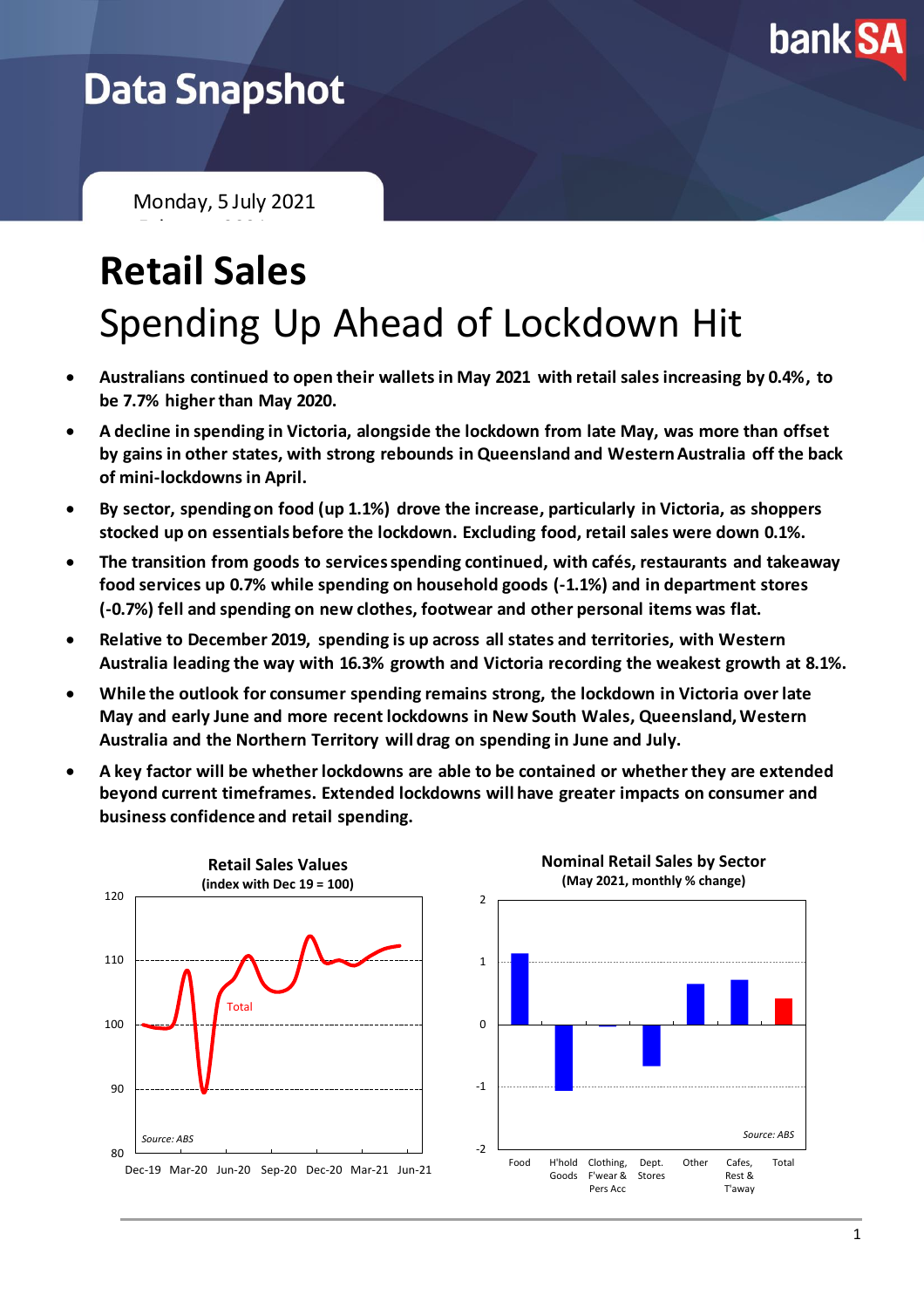Australians continued to open their wallets in May 2021 with retail sales increasing by 0.4%, to be 7.7% higher than May 2020. This follows the preliminary estimate of a 0.1% increase in May.

A decline in spending in Victoria, alongside the lockdown from late May, was more than offset by gains in other states, with strong rebounds in Queensland and Western Australia off the back of mini-lockdowns in April.

By sector, spending on food drove the increase, with a 1.1% increase in food retailing, particularly in Victoria, which saw a 5.0% rise in spending in supermarkets and grocery stores, as shoppers stocked up on essential food and other goods as lockdowns were announced.

Excluding spending on food, retail sales were down 0.1%.

During the pandemic, shopping patterns changed and Australians significantly increased their spending on goods, particularly household goods and electronics as people adapted to working from home and upgraded their entertainment equipment, while decreasing their spending on services as lockdowns forced people to spend more time in their homes.

As restrictions have continued to be relaxed over the past few months, this trend has been reversing, with spending in cafés, restaurants and takeaway food services returning to prepandemic levels in April 2021. This continued in May with spending in cafés, restaurants and takeaway food services increasing by 0.7% while spending on household goods and in department stores decreased by 1.1% and 0.7%, respectively. Spending on new clothes, footwear and other personal items was flat.

Over time, this trend is expected to continue as shopping patterns normalise across the country. However, spending patterns have been disrupted again by recent lockdowns in Victoria, New South Wales, Queensland, Western Australia and the Northern Territory.

Online spending as a share of total spending also continued to decline over the month, after increasing significantly during the initial stages of the outbreak. The share of online sales fell 0.1 percentage points to 9.1% of total spending. However, this remains well above the prepandemic share around 6%. Changes to consumer preferences and business practices will mean that the share of online spending is likely to remain at much higher levels in the future than prior to the pandemic.

#### **States and Territories**

Spending in Victoria declined by 0.9% in May, falling in four of the six categories as it was impacted by lockdowns which impacted the end of May and beginning of June. Spending increased on food and other retailing as people stocked up on essentials. On the other hand, Queensland and Western Australia saw large increases in May of 1.6% and 1.3%, respectively, reflecting pent-up demand as shoppers returned to the stores following restriction-affected sales in April.

Spending across the other states was mixed, with Tasmania, the ACT and New South Wales up, while the Northern Territory and South Australia were down.

Relative to December 2019, spending is up across all states and territories, with Western Australia leading the way with 16.3% growth and Victoria recording the weakest growth at 8.1%.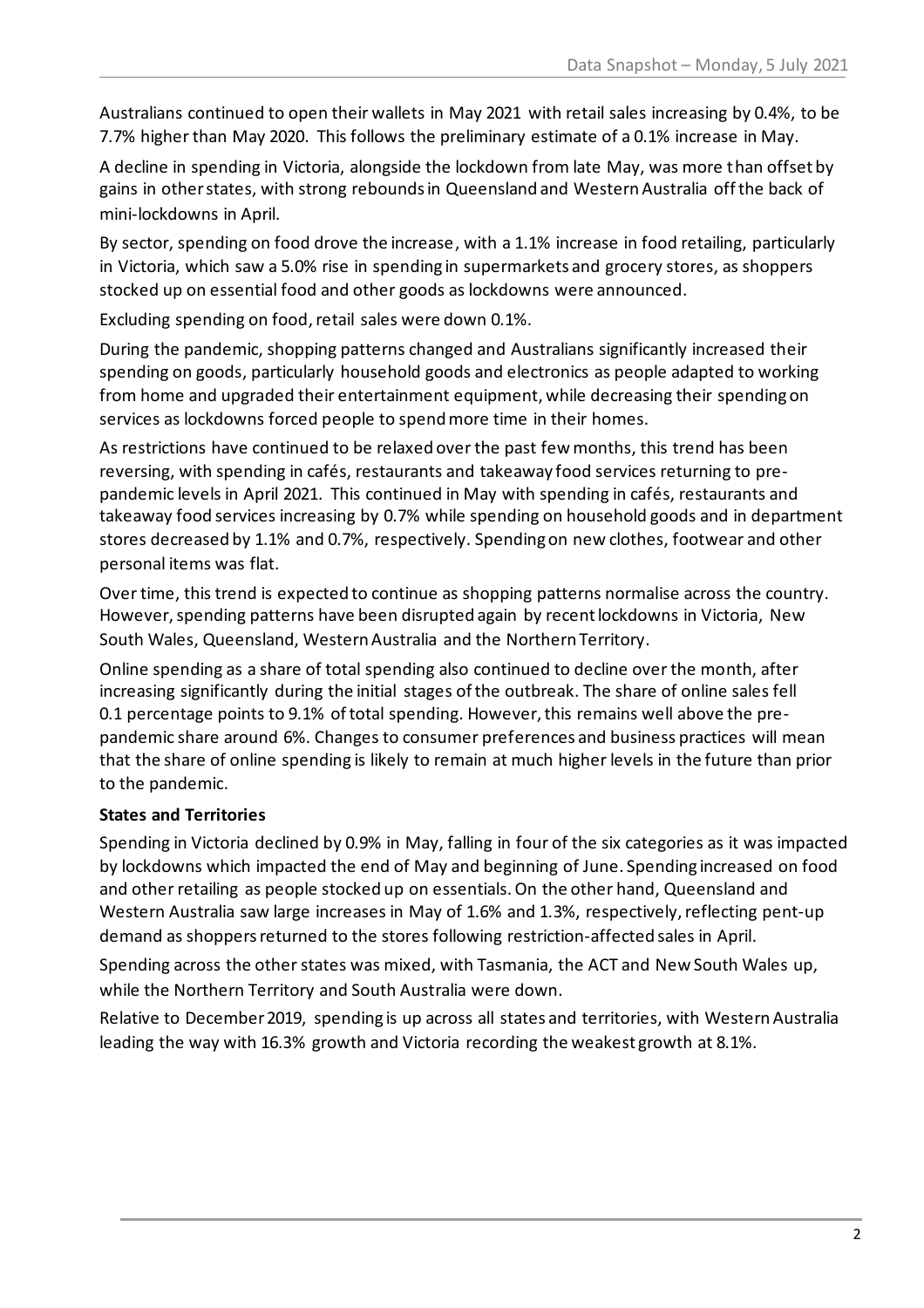

#### **Outlook**

The outlook for consumer spending remains strong, supported by ongoing improvements in the labour market, low interest rates, further growth in dwelling prices and the vaccine rollout.

However, the lockdown in Victoria over late May and early June and more recent lockdowns in New South Wales, Queensland, Western Australia and the Northern Territory will drag on spending in June and July.

As in previous episodes, the lockdowns will disproportionately impact businesses in services sectors like hospitality and tourism. This will be a challenging period for some businesses. Notably, spending at cafés and restaurants had only recently returned to pre-pandemic levels and now will be hit again by another round of lockdowns.

A key factor will be whether lockdowns are extended beyond their current timeframes. Extended lockdowns will have greater impacts on consumer and business confidence and retail spending.

While JobKeeper is no longer available to support affected businesses and their staff, various other state and federal government support programs and the large buffer of savings that households built up during the pandemic will provide support to those directly and indirectly impacted.

> **Jarek Kowcza, Senior Economist** Ph: 02-8254-3251